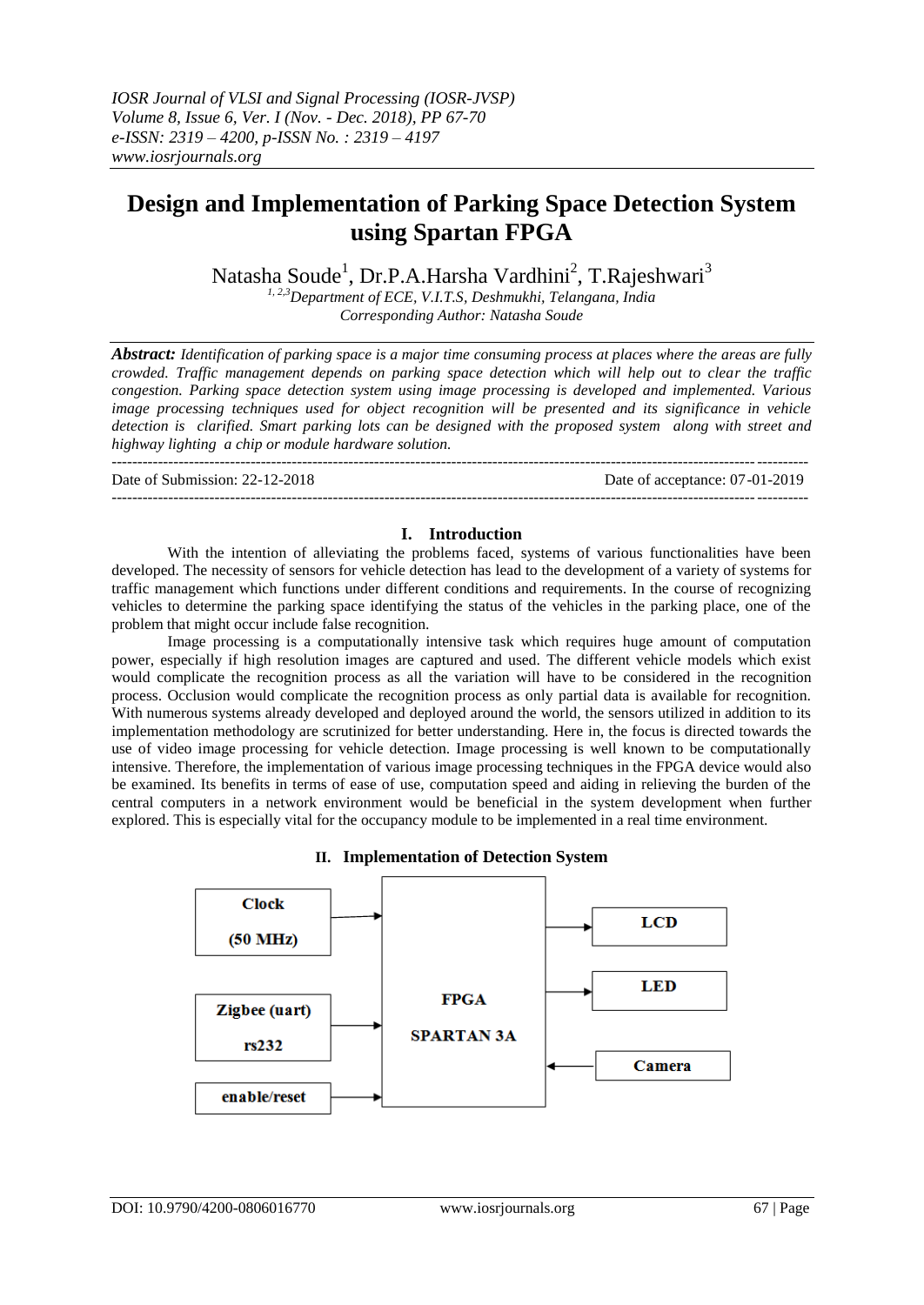

**Figure 1**. Proposed Parking Detection system on Spartan FPGA





**Figure 3.** Design on FPGA

### **III. Simulation Results**

Figure 4 shows that clock input is triggered for 10 ns but in FPGA implementation clock is 50 MHz. For every rising edge of the clock pulse, the module initiate transmit or receive the data. DCETX is the transmitting pin of UART. Space is the total space available for parking. RESET is applied for 20 ns to make all states to initialize position and enable is made zero for 10 ns for which module does not work.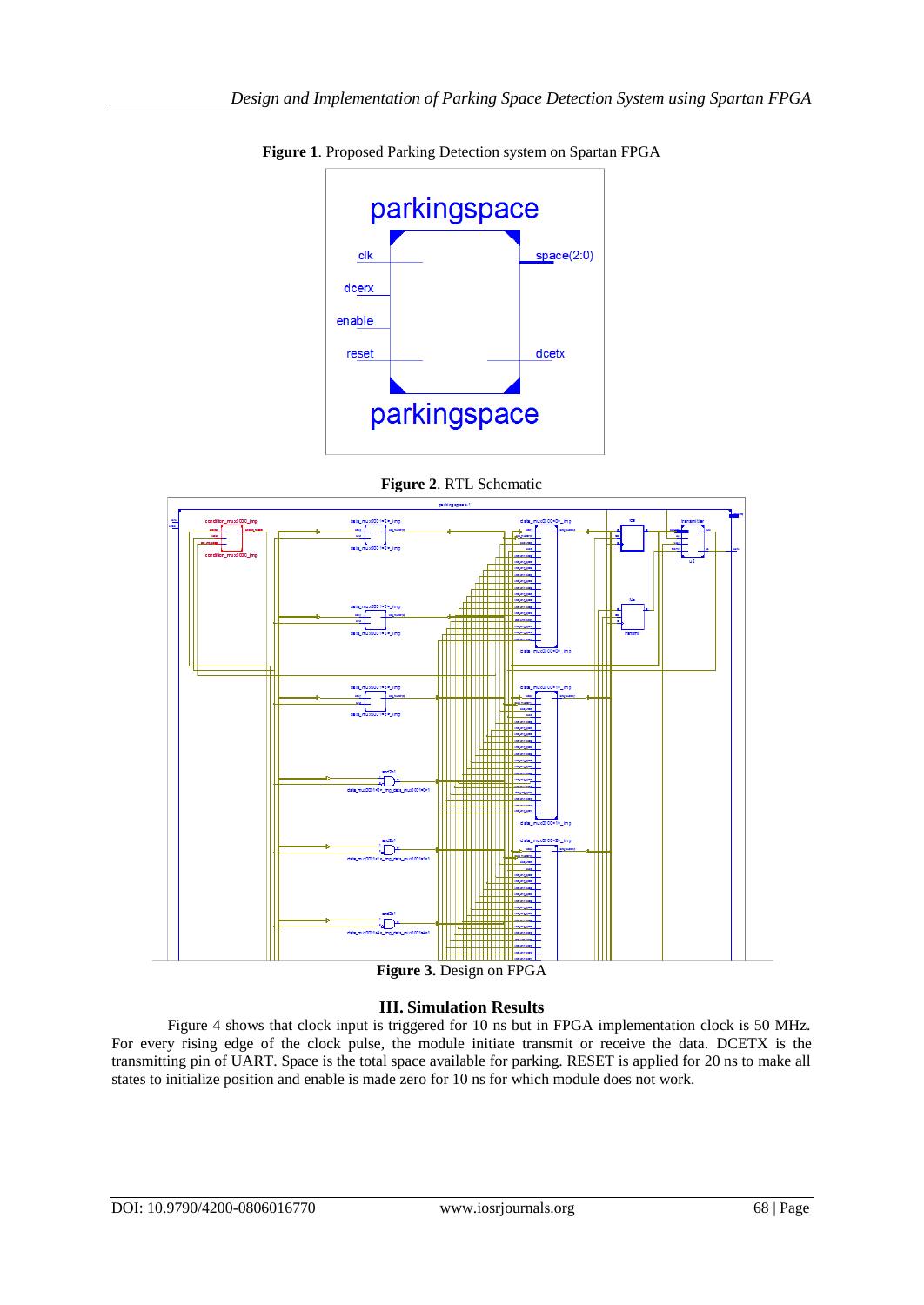*Design and Implementation of Parking Space Detection System using Spartan FPGA*

|                             |                | $0.006$ ns      |                  |          |                   |        |                  |       |              |
|-----------------------------|----------------|-----------------|------------------|----------|-------------------|--------|------------------|-------|--------------|
| <b>Name</b>                 | Value          | 0 <sub>ns</sub> | 10 <sub>ns</sub> | $ 20$ ns | $ 30 \text{ ns} $ | 140 ns | 50 <sub>ns</sub> | 60 ns | <b>70 ns</b> |
| $\frac{1}{10}$ clk          | $\overline{0}$ |                 |                  |          |                   |        |                  |       |              |
| $\mathbb{U}_0$ dcetx        | X              |                 |                  |          |                   |        |                  |       |              |
| $\blacksquare$ space[2:0]   | XXX            |                 |                  |          | XXX               |        |                  |       |              |
| <b>L</b> <sub>o</sub> reset | -1             |                 |                  |          |                   |        |                  |       |              |
| l <sub>o</sub> enable       | ۱٥             |                 |                  |          |                   |        |                  |       |              |
| <b>I</b> <sub>o</sub> dcerx | X              |                 |                  |          |                   |        |                  |       |              |
|                             |                |                 |                  |          |                   |        |                  |       |              |
|                             |                |                 |                  |          |                   |        |                  |       |              |
|                             |                |                 |                  |          |                   |        |                  |       |              |



Figure 5 depicts the condition signal that the AT command for zigbee module has been transferred and module is ready to receive the reply from the module.

|                                                   |              |                                                                                            |           | 4,631.667 ns                                     |          |                              |                     |          |          |                                            |
|---------------------------------------------------|--------------|--------------------------------------------------------------------------------------------|-----------|--------------------------------------------------|----------|------------------------------|---------------------|----------|----------|--------------------------------------------|
| <b>Name</b>                                       | <b>Value</b> | 14,000 ns                                                                                  | 14,500 ns |                                                  | 5,000 ns | 5,500 ns                     | 6,000 ns            | 6,500 ns | 7,000 ns | 7,500 ns                                   |
| ----------------------------------                | ш            | ,,,,,,,,,,,,,,,,,,,,,,,<br>www.www.www.ww<br>,,,,,,,,,,,,,,,,,,,,,,,,,,,<br>www.www.www.ww |           | ,,,,,,,,,,,,,,,,,<br>*************<br>www.www.ww |          | www.www.ww<br>www.www.www.ww | ~~~~~~~~~~~~~~~~~~~ |          |          | <b>MARKET MARKET STATE</b><br>000000000000 |
| reset                                             |              |                                                                                            |           |                                                  |          |                              |                     |          |          |                                            |
| $\frac{1}{10}$ enable<br>$\frac{1}{10}$ condition | ч            |                                                                                            |           |                                                  |          |                              |                     |          |          |                                            |
|                                                   | 10           |                                                                                            |           |                                                  |          |                              |                     |          |          |                                            |
|                                                   |              |                                                                                            |           |                                                  |          |                              |                     |          |          |                                            |
|                                                   |              |                                                                                            |           |                                                  |          |                              |                     |          |          |                                            |
|                                                   |              |                                                                                            |           |                                                  |          |                              |                     |          |          |                                            |

**Figure 5** Transmitting and receiving data

| 3,000 <mark>ns</mark><br>3,500 ns<br>$ 1,500$ ns<br>2,000 ns<br>2,500 ns |
|--------------------------------------------------------------------------|
|                                                                          |
|                                                                          |
|                                                                          |
|                                                                          |
| $\overline{2}$<br>8<br>2<br>4<br>4                                       |
|                                                                          |
|                                                                          |
|                                                                          |
|                                                                          |

**Figure 6.** Transmitting AT command

For functioning of zigbee module an at command is being transferred and is illustrated in figure 6 and the result show the strings but ASCII value of the command is transferred an finite state machine is used to send the each ascii value as shown in Figure 7.